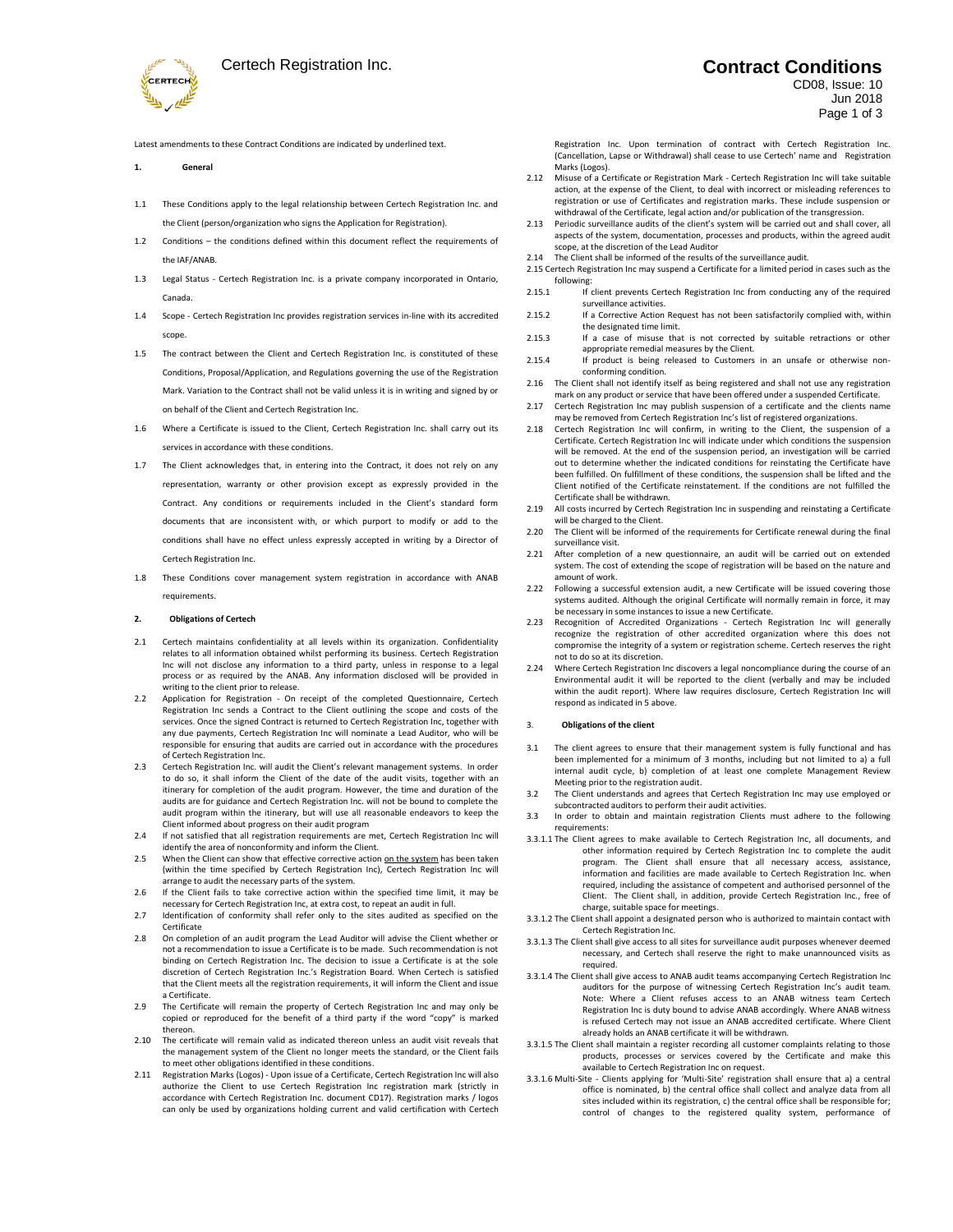

# Certech Registration Inc.

# Value Added ISO Auditing "The Best for Less"

management reviews, complaint review, evaluation of corrective action covering all sites included within the registered quality system, and c) performance of internal audit and evaluation for all sites included within the registration.

3.3.1.6.1 The client understands that failure to effectively maintain registration at any of the registered sites will lead to withdrawal of registration from all sites.

3.3.1.6.2 The client understands that a nonconformance raised against one site shall be investigated for action at all sites included within its registration.

- 3.3.1.7 The Client shall have a documented procedure to inform Certech Registration Inc, in writing, of any intended significant modification to its system, or processes, which may affect conformance with the standards. Where the client has an EMS or H&S system the procedure shall also address communication with Certech Registration Inc regarding legal action against the client or the registered organization. Certech Registration Inc will determine whether the notified changes require additional audit. Failure to notify Certech Registration Inc may result in suspension of the Certificate.
- 3.3.1.8 The Client may only reproduce or publish extracts of Reports of Certech Registration Inc. if the name of Certech Registration Inc. does not appear, or the Client has obtained the prior written authorization of Certech Registration Inc.
- 3.3.1.9 The right to use a Certech Registration Inc or ANAB mark is contingent on maintaining a valid Certificate in respect of the registered management system and Regulations governing the use of the mark of Certech Registration Inc /ANAB
- 3.4 A Client may advertise that its management system has been registered and may apply the relevant registration mark to stationery and publicity materials relating to the scope of registration as provided. The Client may not apply such mark in relation to its products. The Client shall ensure that no confusion arises between registered and nonregistered systems, products or sites in its publications and advertising material. The Client shall not make any claim that could mislead third parties to believe that certain systems, products or sites have been registered when they have not.
- 3.5 A Client who has been authorized to use a registration mark must also comply with the Regulations governing the use of the mark of Certech/ANAB. Improper use of a registration mark shall be a serious non-conformance.
- 3.6 In order for Certech Registration Inc. to comply with health and safety legislation, the Client shall provide Certech Registration Inc. with all available information regarding known or potential hazards likely to be encountered by Certech Registration Inc. personnel during their visits.
- 3.7 In order to revalidate its Certificate at the end of every registration cycle, the Client is required to repeat the application procedure. The Client will be informed of the requirements for Certificate renewal during the final surveillance visit, but sole responsibility for timely filing of the renewal application shall be with the Client.
- 3.8 Following issue of a new Certificate the Client must return the superseded Certificate to Certech.
- 3.9 In order to extend the Certificate to cover additional sites or aspects, the Client is required to complete a new Questionnaire.

### **4. Fees and payment**

- 4.1 The fees quoted to the Client cover all stages of the audit program. Certech Registration Inc. will increase its charges if the Client's instructions are found to be different from the initial details supplied or used for the purpose of obtaining a fee quotation. Clients will be notified of any increase in fees.
- 4.2 Additional fees may be charged for operations that are not included in the agreed proposal and for extra audits required due to non-conformances being identified. These could include costs resulting from:
- 4.2.1 Repeat of any part, or all, of the audit program due to the registration procedures and rules not being met
- 4.2.2 Re-audit due to changes in the management system or products or services.<br>4.2.3 Additional fees will be payable at the agreed contractual day rate.
- 4.2.3 Additional fees will be payable at the agreed contractual day rate.<br>4.3 Following submission of the Report to the Client. Certech Registration In
- Following submission of the Report to the Client, Certech Registration Inc. will issue an invoice to the Client.
- 4.4 Invoices for additional and further work will be issued on completion of the relevant task. Unless advance payment has been agreed upon, all invoices are payable upon receipt of each invoice, regardless of whether the Client's system qualifies for registration.
- 4.5 Any use by the Client of any Report or Certificate or the information contained therein is conditional upon timely payment of all fees and charges. In addition to the remedies set out in the Standard Business Terms, Certech Registration Inc. reserves the right to cease or suspend all work and/or cause the withdrawal of any Certificate for a Client who fails duly to pay an invoice.
- 4.6 All deposits are non-refundable<br>4.7 Taxes will be added to prices qu
- 4.7 Taxes will be added to prices quoted as applicable<br>4.8 All Prices are in Canadian dollars unless otherwise
- 4.8 All Prices are in Canadian dollars unless otherwise specified<br>4.9 In the event that a client is unsuccessful in achieving regi In the event that a client is unsuccessful in achieving registration, all fees are non-
- refundable

## **5. Termination, Reducing, Expanding, Suspension and Withdrawal of Certification, Appeals and Complaints**

#### 5.1 Termination

5.1.1 Unless otherwise agreed in writing, the Client shall be entitled to terminate the Contract at any time by giving not less than Ninety days notice in writing to Certech Registration Inc. If the Client terminates the Contract (other than by reason of default by Certech Registration Inc. in its obligations) Certech Registration Inc. shall be entitled to charge the Client reasonable fees at agreed contract rates and expenses in respect to work carried out by it for the Client prior to a resulting from termination. For contracts direct with

# **Contract Conditions**

## CD08, Issue: 05 July 5, 2007 Page 2 of 3

- Certech Registration Inc (Not applicable to contracts issued through partner organizations). If Certech Registration Inc. terminates the Contract (other than by reason of default by the Client in its obligations) Certech Registration Inc. will reimburse to the Client <u>any fee paid in advance</u> by the Client to Certech Registration Inc. less the<br>application fee and any expenses incurred by Certech Registration Inc. under the Contract, however Certech Registration Inc. shall not be liable to make any other reimbursement or pay any other compensation to the Client.
- 5.2 Withdrawal of Certificate A certificate may be withdrawn if:
- 5.2.1 The Client takes inadequate action in the case of suspension.
- 5.2.2 Certech Registration Inc. terminates its contract with the Client.
- 5.2.3 In any of these cases, Certech Registration Inc has the right to withdraw the Certificate by informing the Client in writing.
- 5.2.4 The Client may give notice of appeal.
- 5.2.5 In cases of withdrawal, no reimbursement of audit fees shall be given.
- 5.3 Cancellation of Certification A Certificate will be cancelled if:
- 5.3.1 The Client advises Certech Registration Inc in writing that it does not wish to renew the Certificate or goes out of business.
- 5.3.2 The Client does not commence timely application for renewal.
- 5.3.3 In cases of cancellation, no reimbursement of audit fees shall be given and cancellation of the Certificate may be published by Certech Registration Inc and notified to the
- appropriate accreditation, if any.<br>5.4 Appeals If, for any reason (other than non-payment of audit fees), notification is given which may result in a Certificate not being issued, suspended or being withdrawn, the Client has the right to appeal.
- 5.4.1 Notification of the intention to appeal must be made in writing and received by Certech Registration Inc within seven days of receipt of notification of the non-issue, suspension or withdrawal of the Certificate.
- 5.4.2 An Appeals Form will be sent to the Client for completion and must be returned to Certech Registration Inc within 14 days of receipt, supported by relevant facts and data for consideration during the Appeals Procedure.
- 5.4.3 All appeals are forwarded to Certech Registration Inc and are put before a subcommittee of the Advisory Board of Certech Registration Inc, comprising three nonexecutive members. Certech Registration Inc shall be required to submit evidence to upport its decision to withhold, suspend or withdraw the Certificate.
- 5.4.4 In instances where the appeal has been successful and the Certificate issued or reinstated, no claim can be made against Certech Registration Inc for reimbursement of costs or any other losses incurred as a result of the withholding, suspension or withdrawal notification.
- 5.5 Complaints If a Client has cause to complain regarding the conduct of employees of Certech Registration Inc, the complaint shall be made in writing, without delay, and addressed to the President of Certech.
- 5.6 Reduction and Expansion of scope<br>5.6.1 The client may request a change
- The client may request a change in scope (increase or decrease due to change in number of personnel or/and change is processes or products) prior to a scheduled audit. Certech will review application and prepare a contract change and send the client an updated Contract for acceptance.
- 5.6.2 Increase or decrease in scope may be recommended by an auditor during an audit (where scope or numbers of personnel vary from client supplied information). This shall result in a change in contract and increased or decreased audit time.

## Suspension of certification

- 5.7.1 Certification may be suspended by Certech where a client fails to close a major corrective action request or, where payment is not received in agreed time, or where the client's certification is through a Partner organization under suspension from Certech Registration Inc.
- Suspension will be for an agreed period of time and allows for effective corrective action to be completed. The cost of suspension and lifting the suspension will be invoiced to the client.
- 5.7.3 Where a client fails to take effective action to lift suspension the certification will be withdrawn as per 5.2 above.
- 5.7.4 During suspension the client shall not claim to be certified by Certech Registration Inc. 5.7.5 The client may appeal suspension in writing to the President of Certech Registration Inc. All costs related to an unsuccessful appeal shall paid by the client.

#### **6. Force-majeure**

- 6.1 If Certech Registration Inc. is prevented by reason of any cause whatsoever outside of Certech Registration Inc.'s control from performing or completing any service for which a Contract has been made, the Client will pay to the Company:
- 6.1.1 The amount of all abortive expenditures actually made or incurred 6.1.2 A proportion of the agreed fees equal to the proportion (if any) of the service actually carried out
- 6.1 Certech Registration Inc. shall be relieved of all responsibility whatsoever for the partial or total non-performance of the required services.

## **7. Limitation of liability and indemnity**

- Certech Registration Inc. will exercise due care and professionalism in the performance of its services and accepts responsibility only in cases of proven negligence.
- 7.2 Certech Registration Inc. shall have no liability to the Client arising out of or in connection with the Contract and its performance by reason of any representation or the breach of any express or implied condition, warranty or other term of any duty at common law or under any statute for any indirect, special or consequential loss of the Client (including loss of profits), and the total liability of Certech Registration Inc to the Client in respect of any other loss shall be limited in respect